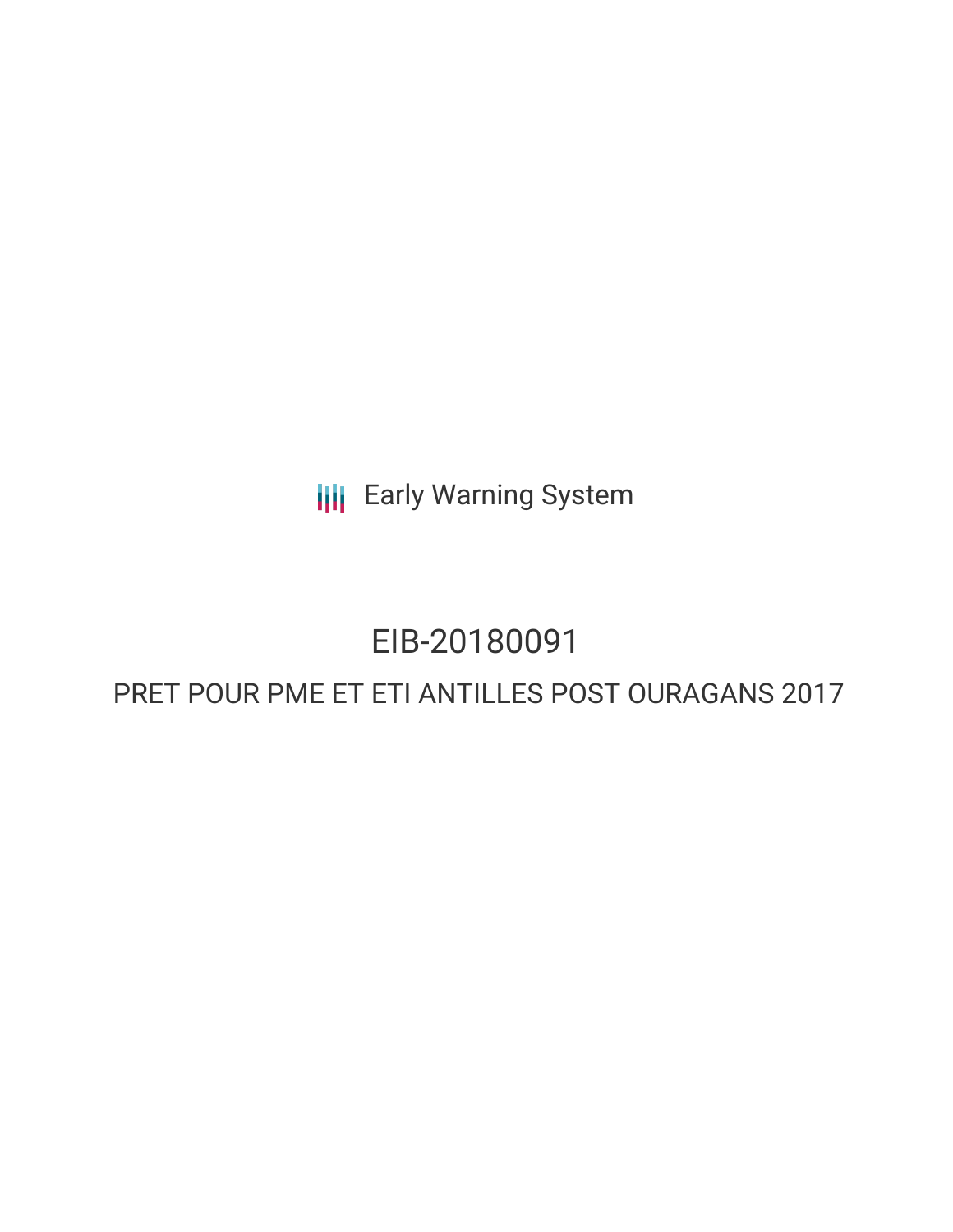

#### **Quick Facts**

| <b>Countries</b>               | France                         |
|--------------------------------|--------------------------------|
| <b>Financial Institutions</b>  | European Investment Bank (EIB) |
| <b>Status</b>                  | Proposed                       |
| <b>Bank Risk Rating</b>        | U                              |
| <b>Borrower</b>                | <b>CREDIT AGRICOLE SA</b>      |
| <b>Sectors</b>                 | Finance, Humanitarian Response |
| <b>Investment Type(s)</b>      | Loan                           |
| <b>Investment Amount (USD)</b> | $$37.40$ million               |
| <b>Project Cost (USD)</b>      | \$74.81 million                |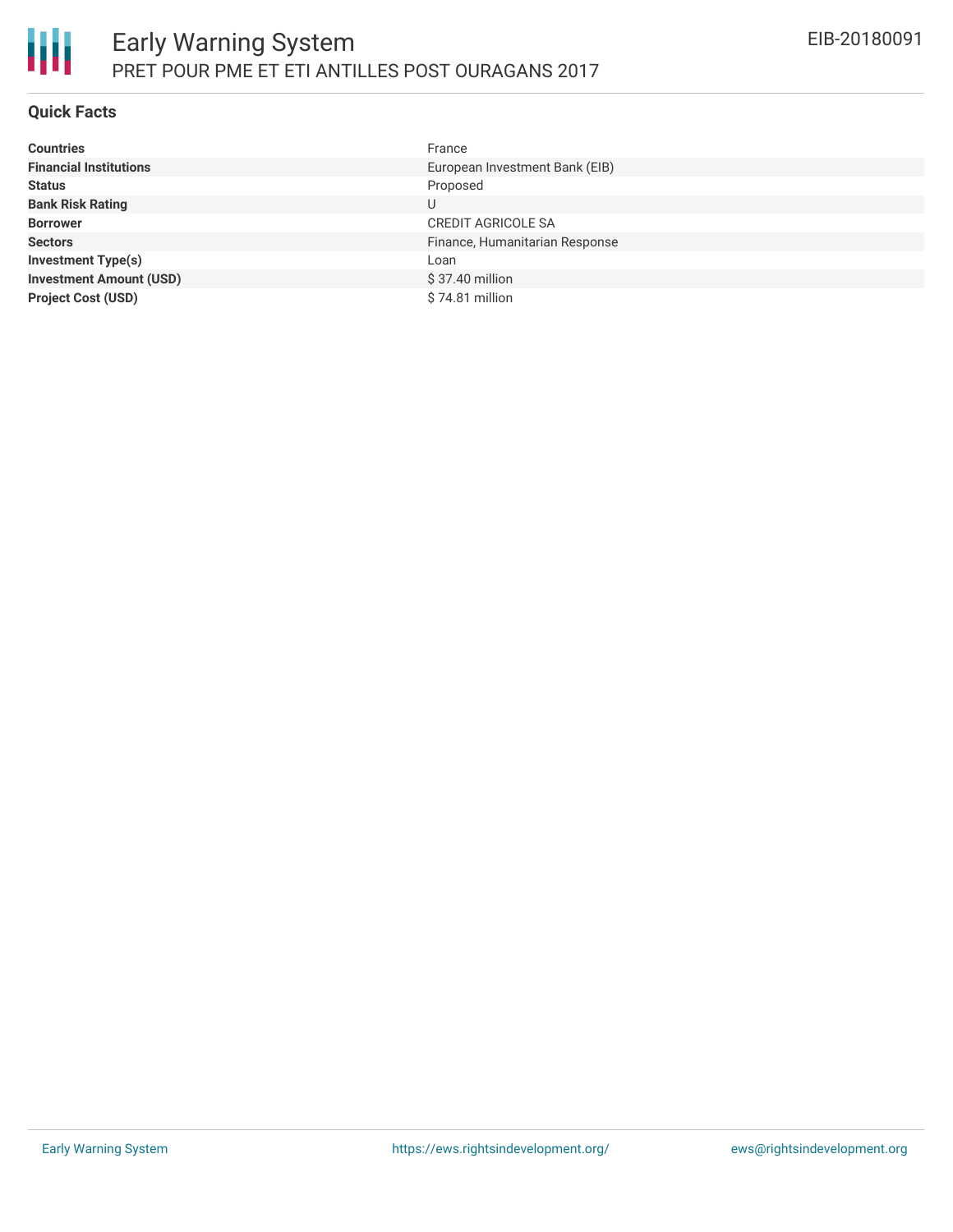

# **Project Description**

This project provides financing to Credit Agricole for on-lending to small and medium-sized projects carried out by small and medium-sized enterprises (SMEs) or mid-caps located in specific areas of the French West Indies, which were impacted by the hurricane in 2017.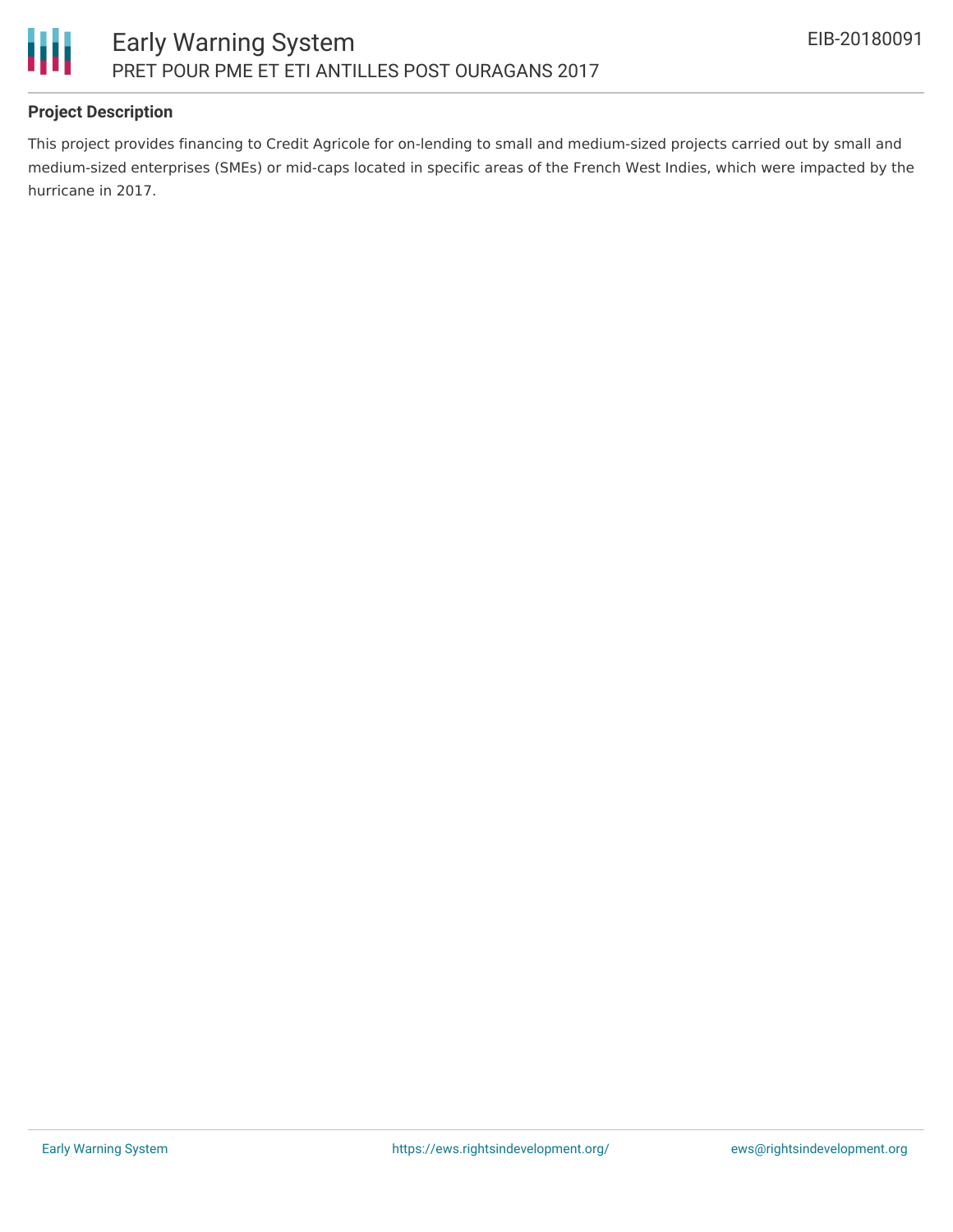#### **Investment Description**

European Investment Bank (EIB)

#### **Financial Intermediary**

Financial Intermediary: A commercial bank or financial institution that receives funds from a development bank. A financial intermediary then lends these funds to their clients (private actors) in the form of loans, bonds, guarantees and equity shares. Financial intermediaries include insurance, pension and equity funds. The direct financial relationship is between the development bank and the financial intermediary.

Crédit [Agricole](file:///actor/552/) S.A. (Financial Intermediary)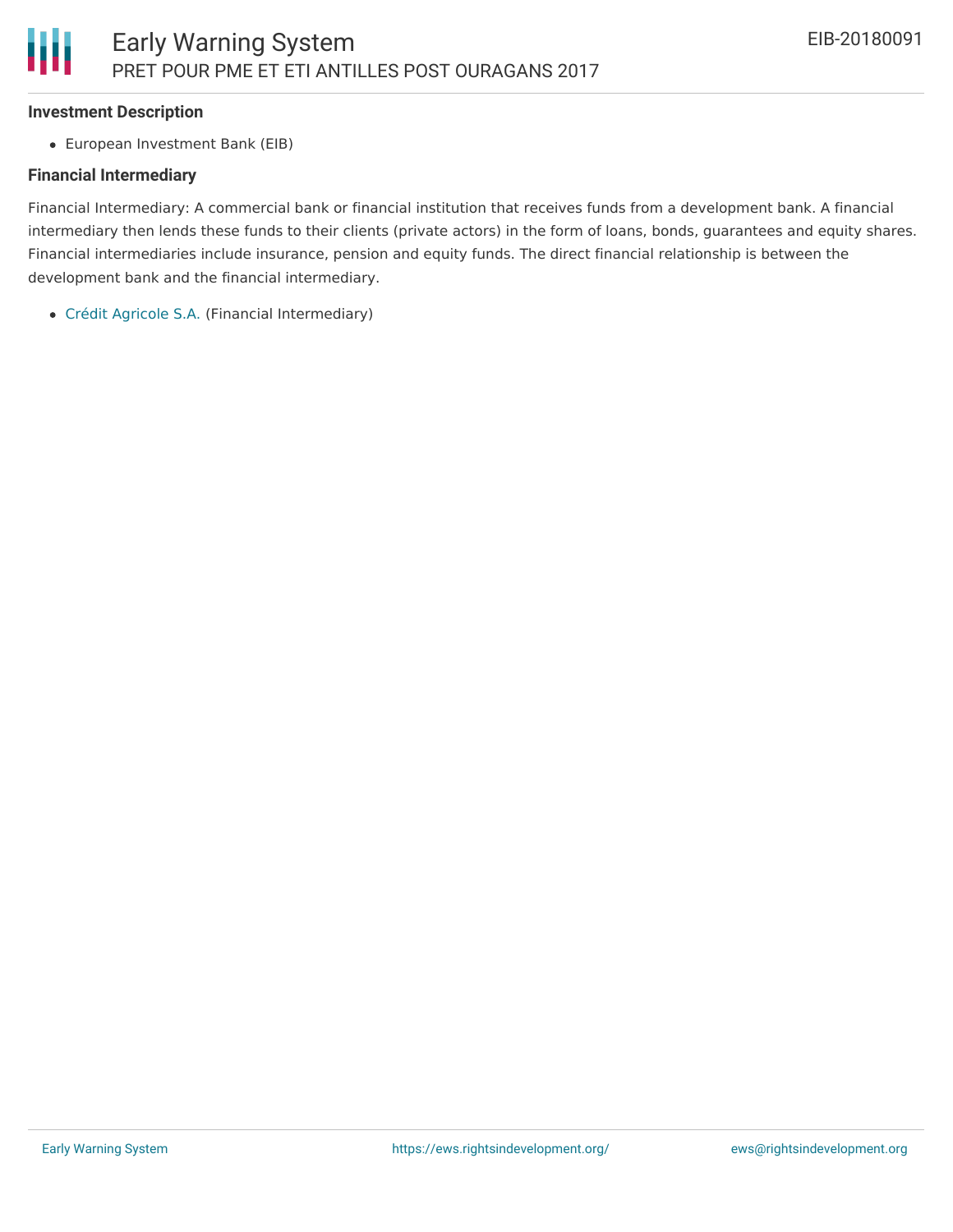## **Contact Information**

No contact information available at time of writing.

#### **ACCOUNTABILITY MECHANISM OF EIB**

The EIB Complaints Mechanism is designed to facilitate and handle complaints against the EIB by individuals, organizations or corporations affected by EIB activities. When exercising the right to lodge a complaint against the EIB, any member of the public has access to a two-tier procedure, one internal - the Complaints Mechanism Office - and one external - the European Ombudsman. A complaint can be lodged via a written communication addressed to the Secretary General of the EIB, via email to the dedicated email address complaints@eib.org, by completing the online complaint form available at the following address: http://www.eib.org/complaints/form, via fax or delivered directly to the EIB Complaints Mechanism Division, any EIB local representation office or any EIB staff. For further details, check:

http://www.eib.org/attachments/strategies/complaints\_mechanism\_policy\_en.pdf

When dissatisfied with a complaint to the EIB Complaints Mechanism, citizens can then turn towards the European Ombudsman. A memorandum of Understanding has been signed between the EIB and the European Ombudsman establishes that citizens (even outside of the EU if the Ombudsman finds their complaint justified) can turn towards the Ombudsman on issues related to 'maladministration' by the EIB. Note that before going to the Ombudsman, an attempt must be made to resolve the case by contacting the EIB. In addition, the complaint must be made within two years of the date when the facts on which your complaint is based became known to you. You can write to the Ombudsman in any of the languages of the European Union. Additional details, including filing requirements and complaint forms, are available at: http://www.ombudsman.europa.eu/atyourservice/interactiveguide.faces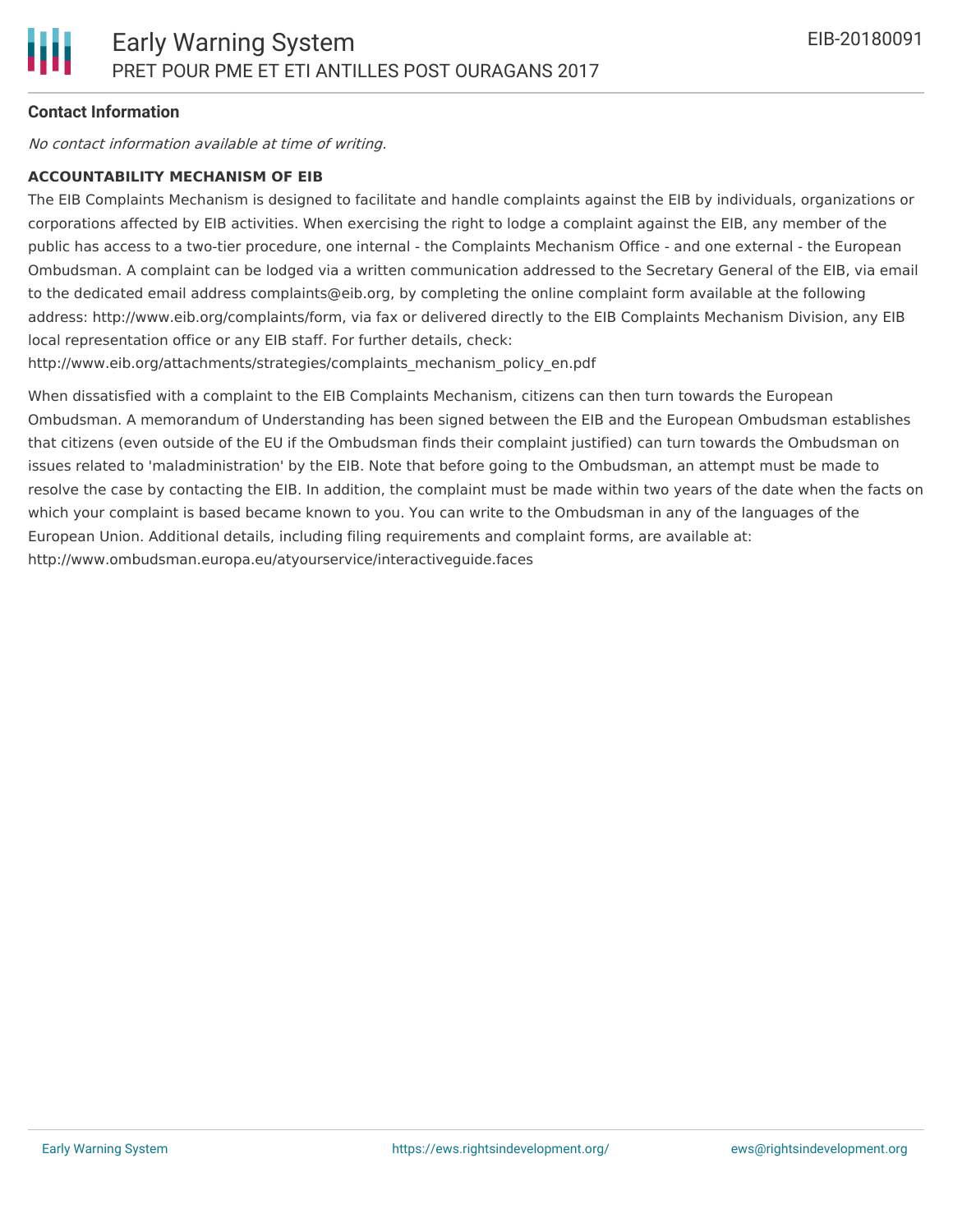

## **Campaign Documents**

- [BankTrack:](https://www.banktrack.org/bank/credit_agricole) Crédit Agricole
- Business and Human Rights [Resource](https://business-humanrights.org/en/cr%C3%A9dit-agricole) Centre: Crédit Agricole